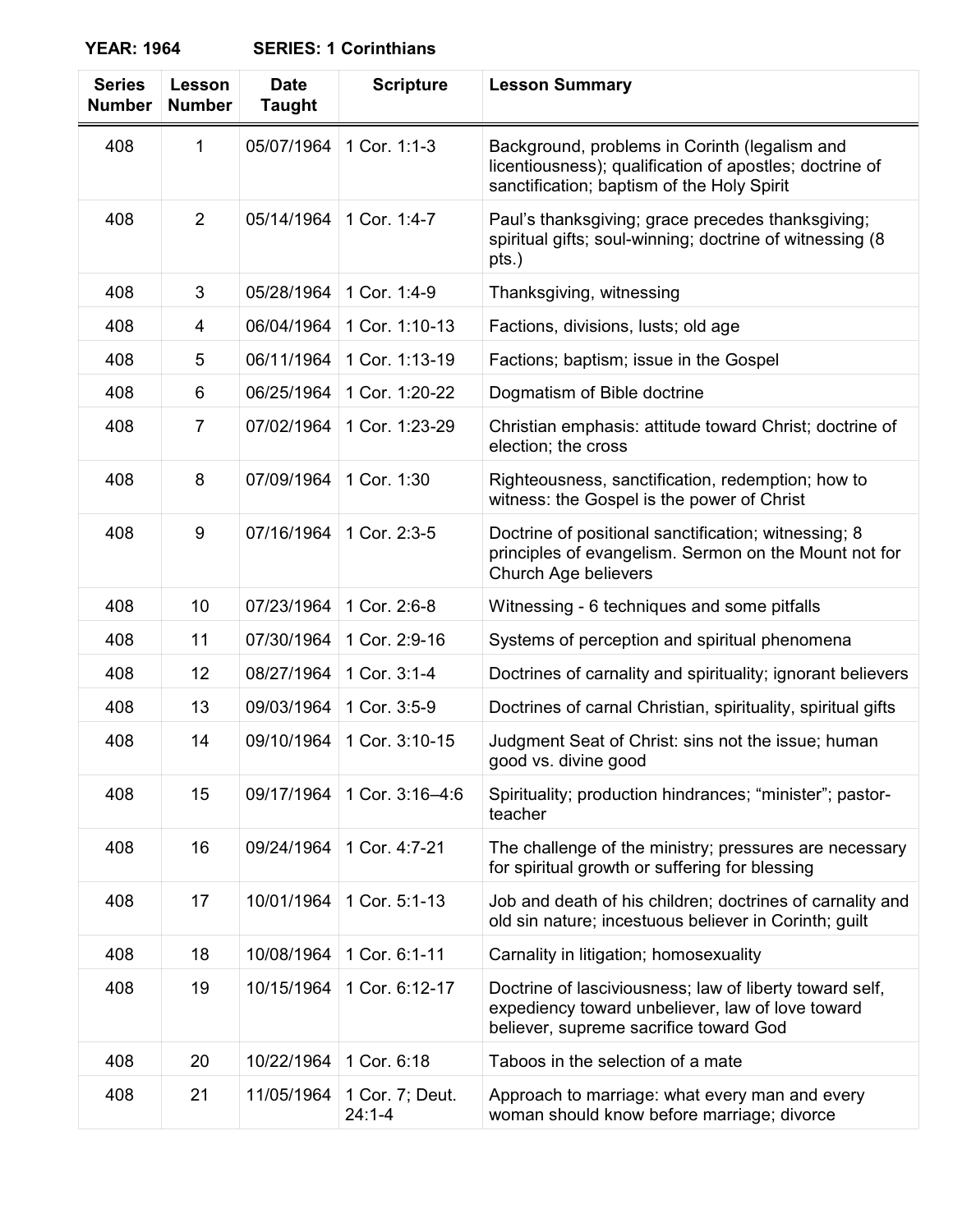| <b>YEAR: 1964</b> | <b>SERIES: 1 Corinthians</b> |
|-------------------|------------------------------|
|-------------------|------------------------------|

| <b>Series</b><br><b>Number</b> | Lesson<br><b>Number</b> | <b>Date</b><br><b>Taught</b> | <b>Scripture</b>           | <b>Lesson Summary</b>                                                                                                    |
|--------------------------------|-------------------------|------------------------------|----------------------------|--------------------------------------------------------------------------------------------------------------------------|
| 408                            | 22                      | 11/12/1964                   | 1 Cor. 7:1-5               | Problems in marriage; sex life of the believer; love is a<br>mental attitude                                             |
| 408                            | 23                      | 11/19/1964                   | 1 Cor. 7:6-16              | When not to get married; gift of celibacy; problems in<br>marriage; mixed marriage                                       |
| 408                            | 24                      | 12/17/1964                   | 1 Cor. 7:17-24             | Principle of abiding in status quo; social action; slavery                                                               |
| 408                            | 25                      | 12/31/1964                   | 1 Cor. 7:25-38             | Single vs. married status; doctrine of utilization of time                                                               |
| 408                            | 26                      | 01/07/1965                   | Song of Sol.               | The Shulamite woman, Solomon, the shepherd-lover                                                                         |
| 408                            | 27                      | 01/14/1965                   | Song of Sol.               | Solomon's wooing of the Shulamite woman                                                                                  |
| 408                            | 28                      | 01/21/1965                   | Song of Sol.<br>$6 - 8:14$ | Solomon, the Shulamite woman & her shepherd-lover;<br>never marry the wrong person                                       |
| 408                            | 29                      | 01/29/1965                   | 1 Cor. 8:1-4               | Doubtful things; laws of liberty, love, expediency, &<br>supreme sacrifice                                               |
| 408                            | 30                      | 02/11/1965                   | 1 Cor. 8:1-8               | Sophomore Christians: danger of a "little" knowledge;<br>"restaurant problem" and law of love; doctrine of<br>conscience |
| 408                            | 31                      | 02/17/1965                   | 1 Cor. 8:8                 | Taboos are not the issue in spirituality; approbation of<br>God; laws of liberty and love; the "weak" believer           |
| 408                            | 32                      | 02/25/1965                   | 1 Cor. 8:8-13              | Weak and strong believers; conscience                                                                                    |
| 408                            | 33                      | 03/04/1965                   | 1 Cor. 10:23-33            | Only issue is Christ in salvation; laws of liberty, love,<br>expediency, supreme sacrifice                               |
| 408                            | 34                      | 03/11/1965                   | 1 Cor. 9:1-5               | Doctrine of evangelism; history of denominations; law<br>of supreme sacrifice                                            |
| 408                            | 35                      | 03/25/1965                   | 1 Cor. 9:6-15              | Right of a minister to a salary                                                                                          |
| 408                            | 36                      | 04/01/1965                   | 1 Cor. 9:16                | Witnessing; law of expediency                                                                                            |
| 408                            | 37                      | 04/08/1965                   | 1 Cor. 9:18-27             | Flexibility in witnessing; law of expediency; training as<br>an athlete, analogy to Christian way of life                |
| 408                            | 38                      | 04/15/1965                   | 1 Cor. 10:1-6              | Doctrines of idolatry, baptisms, manna; Exodus<br>generation and their failure to faith-rest                             |
| 408                            | 39                      | 04/22/1965                   | 1 Cor. 10:7-13             | Warning about idolatry; temptation and testing                                                                           |
| 408                            | 40                      | 04/29/1965                   | 1 Cor. 10:14-22            | Meaning of communion table (may be taken at home)                                                                        |
| 408                            | 41                      | 05/06/1965                   | 1 Cor. 11:10               | Angelic conflict answers questions "why man, why sin,<br>why suffering?" Is there life on other planets?                 |
| 408                            | 42                      | 05/13/1965                   | 1 Cor. 11:1-9              | Decorum surrounding the Lord's Table; purpose of<br>ritual; authority; hats or veils, long hair                          |
| 408                            | 43                      | 05/20/1965                   | 1 Cor. 11:10-19            | Ladies' hats; hair; doctrine of authority                                                                                |
| 408                            | 44                      | 05/27/1965                   | 1 Cor. 11:18               | Doctrine of the Church; purpose of the Lord's Table                                                                      |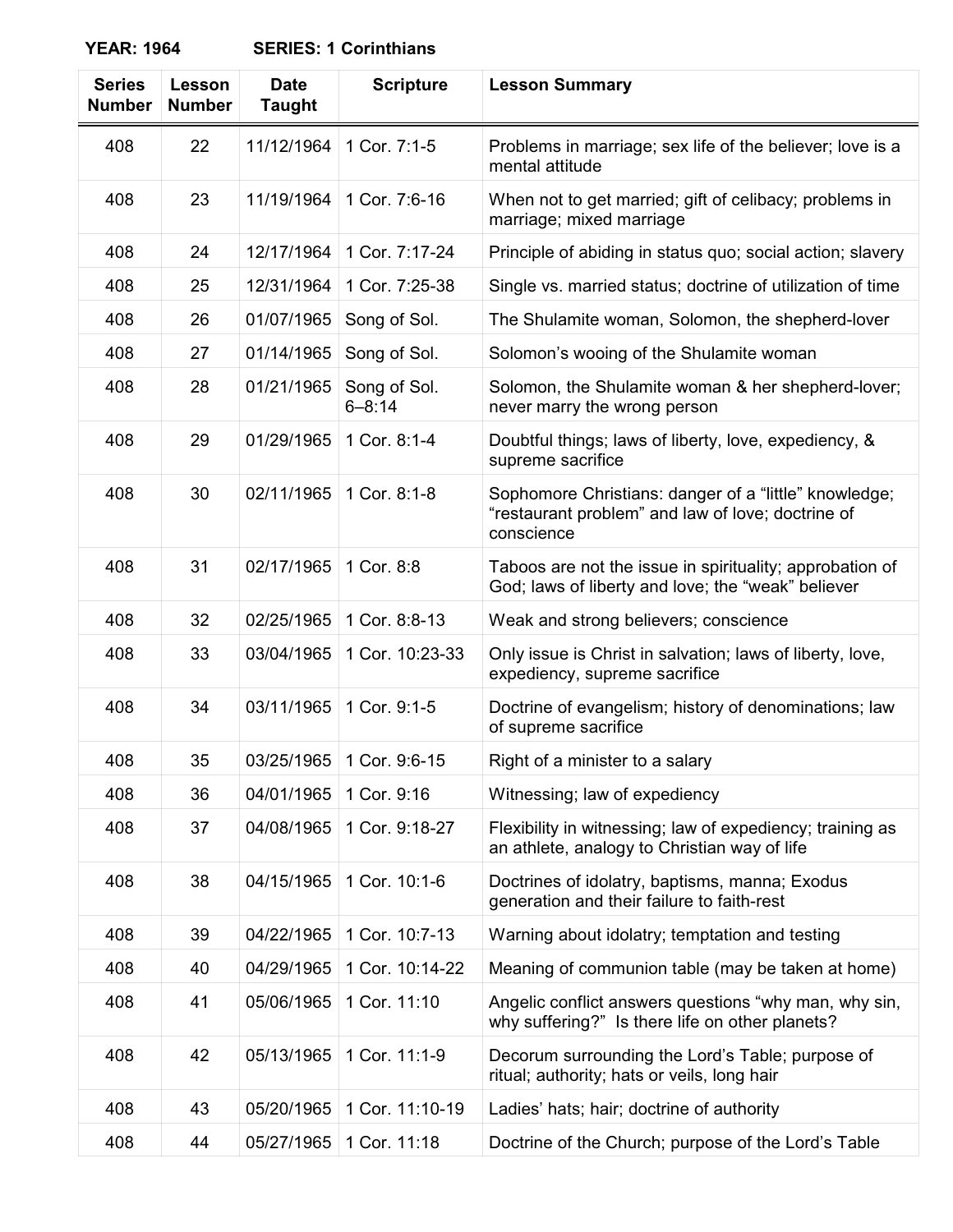**YEAR: 1964 SERIES: 1 Corinthians**

| <b>Series</b><br><b>Number</b> | Lesson<br><b>Number</b> | <b>Date</b><br><b>Taught</b> | <b>Scripture</b>               | <b>Lesson Summary</b>                                                                                                                                                                                                                      |
|--------------------------------|-------------------------|------------------------------|--------------------------------|--------------------------------------------------------------------------------------------------------------------------------------------------------------------------------------------------------------------------------------------|
| 408                            | 45                      | 06/03/1965                   | 1 Cor. 11:23-26                | Wages from old sin nature is death; gift from God is<br>eternal life; communion: meaning, purpose; reasons for<br>humanity of Christ                                                                                                       |
| 408                            | 46                      | 06/24/1965                   | 1 Cor. 11:27-34;<br>Gen. 3:15  | Human good; Operation Footstool; Body of Christ<br>(formation and completion); grace vs. legalism;<br>communion; sin unto death                                                                                                            |
| 408                            | 47                      | 07/01/1965                   | 1 Cor. 12:1-3;<br>Rom. 10:9-10 | Doctrines of the Church, spirituality, spiritual gifts;<br>relationship with the Holy Spirit                                                                                                                                               |
| 408                            | 48                      | 07/08/1965                   | 1 Cor. 12:4-7                  | Diversity of spiritual gifts and personalities                                                                                                                                                                                             |
| 408                            | 49                      | 07/15/1965                   | 1 Cor. 12:8-11                 | Believer's relationship with Holy Spirit; spiritual gifts                                                                                                                                                                                  |
| 408                            | 50                      | 07/22/1965                   | 1 Cor. 12:12                   | Relationship with Holy Spirit, Christ, other believers;<br>doctrine of positional truth; baptism                                                                                                                                           |
| 408                            | 51                      | 07/29/1965                   | 1 Cor. 12:14                   | Relationship between believers; necessity for spiritual<br>gifts (given by Holy Spirit); deity of Holy Spirit                                                                                                                              |
| 408                            | 52                      | 08/05/1965                   | 1 Cor. 12:13-<br>13:3          | Diversity of spiritual gifts; doctrine of morality; tongues;<br>story of Demosthenes                                                                                                                                                       |
| 408                            | 53                      | 09/02/1965                   | 1 Cor. 13:4-13                 | Doctrine of tongues; temporary spiritual gifts                                                                                                                                                                                             |
| 408                            | 54                      | 09/09/1965                   | 1 Cor. 14:1-11                 | Tongues vs. other spiritual gifts                                                                                                                                                                                                          |
| 408                            | 55                      | 09/16/1965                   | 1 Cor. 14:12-20                | Tongues: abuses, hindrance to spiritual growth;<br>emotionalism; singing as worship                                                                                                                                                        |
| 408                            | 56                      | 09/23/1965                   | 1 Cor. 14:21-40                | Design of worship service; purpose of tongues &<br>prophecy                                                                                                                                                                                |
| 408                            | 57                      | 09/30/1965                   | 1 Cor. 15:1-4                  | Resurrection: battalion review; boundaries of the<br>Gospel; deaths and burial of Christ                                                                                                                                                   |
| 408                            | 58                      | 10/07/1965                   | 1 Cor. 15:5-10                 | Appearances of the resurrected Christ; Paul the<br>greatest apostle                                                                                                                                                                        |
| 408                            | 59                      | 10/14/1965                   | 1 Cor. 15:11-20                | Doctrines of human good and morality; consequences<br>of assumption that resurrection did not occur.                                                                                                                                       |
| 408                            | 60                      | 10/21/1965                   | 1 Cor. 15:20-25                | Doctrine of the two resurrections, battalion review, 1 <sup>st</sup><br>resurrection; resurrection cf. resuscitation; resurrection<br>& the angelic conflict; position in Adam and position in<br>Christ; Operation Footstool; the Rapture |
| 408                            | 61                      | 10/28/1965                   | 1 Cor. 15:26-34                | Results of resurrection; baptism; evil friends vs. Bible<br>doctrine                                                                                                                                                                       |
| 408                            | 62                      | 11/04/1965                   | 1 Cor. 15:35-58                | Questions regarding resurrection; resurrection cf.<br>baptism; description of resurrection body (recognition in<br>heaven)                                                                                                                 |